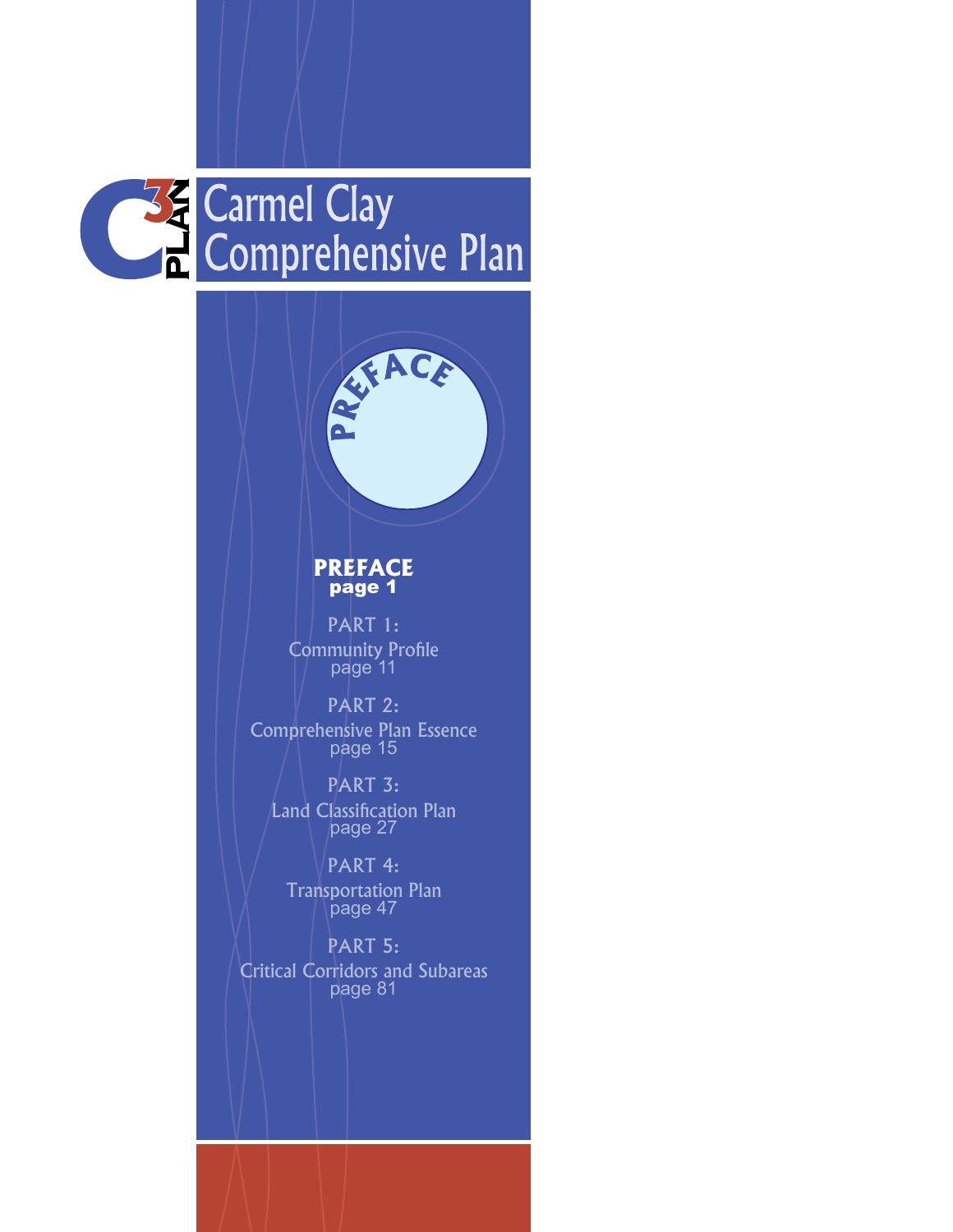

# **TABLE OF CONTENTS**

## **Preface**

### **Part 1: Community Profile**

# **Part 2: Comprehensive Plan Essence**

## **Part 3: Land Classification Plan**

| 28 |
|----|
|    |
|    |
|    |
|    |
|    |
|    |
|    |
|    |
|    |
|    |
|    |
|    |
|    |
|    |
|    |
|    |
|    |
|    |

# **Part 4: Transportation Plan**

| Bicycle and Pedestrian Facility Classification Comparison 71 |  |
|--------------------------------------------------------------|--|
| Bicycle and Pedestrian Plan Map Description  72              |  |
|                                                              |  |
|                                                              |  |
|                                                              |  |
|                                                              |  |
|                                                              |  |
|                                                              |  |

## **Part 5: Critical Corridors and Subareas**

| 96th Street and Westfield Boulevard Subarea Plan  101 |  |
|-------------------------------------------------------|--|
|                                                       |  |

# **Appendix A:**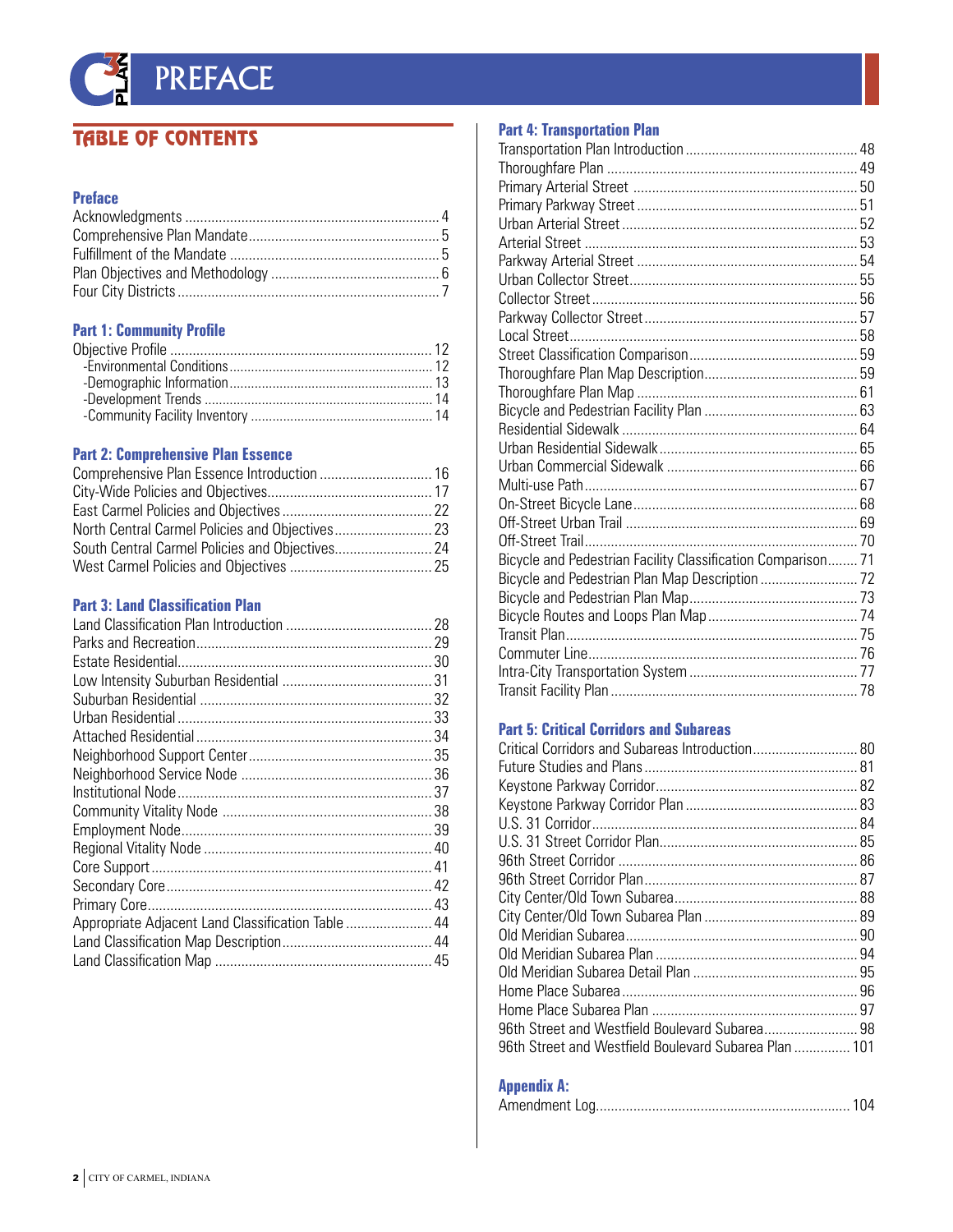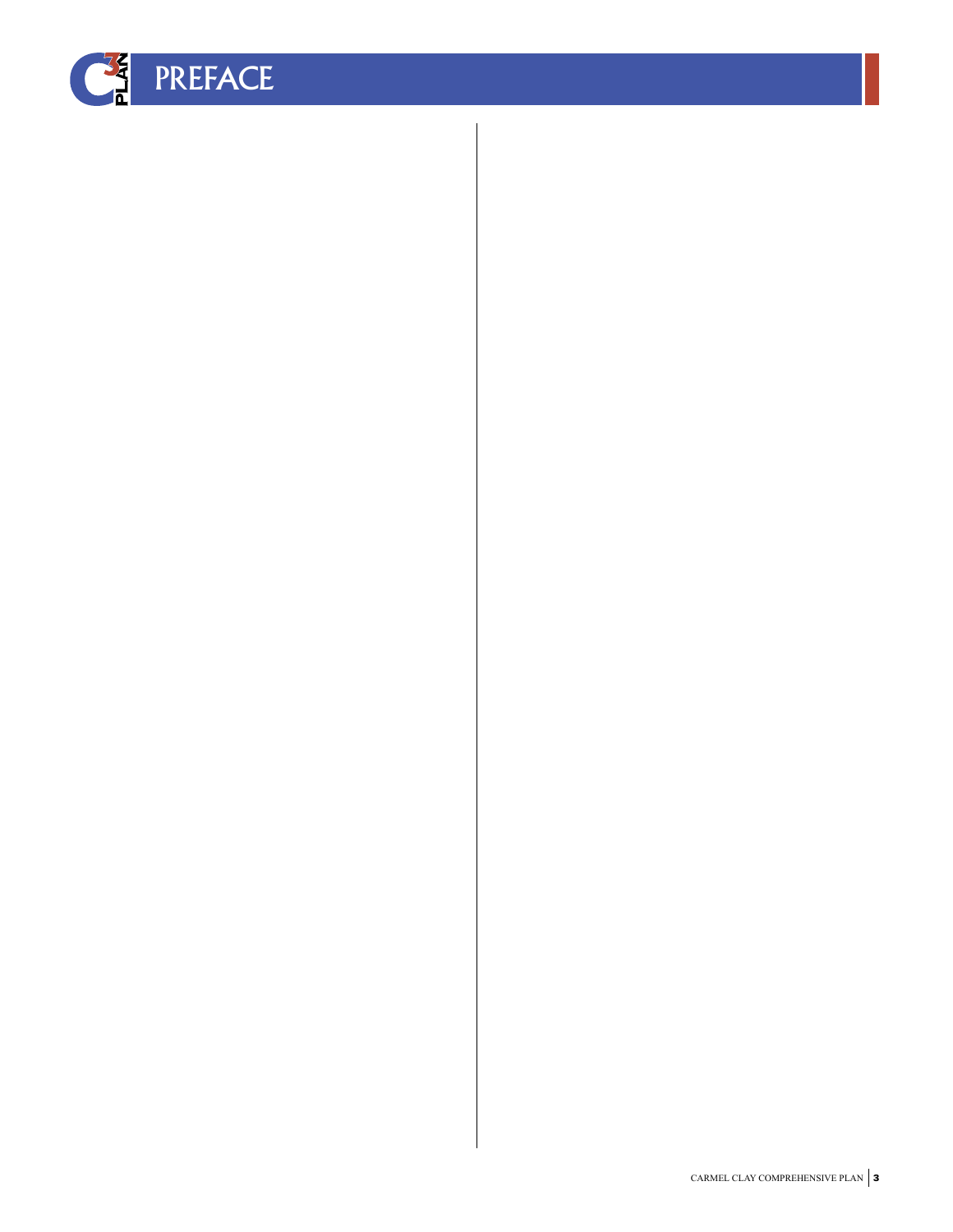

# **ACKNOWLEDGMENTS**

#### **City of Carmel Mayor**

• James Brainard

### **City of Carmel Common Council**

- John Accetturo
- Ron Carter
- Joseph Griffiths<br>• Kevin Rider
- Kevin Rider
- Eric Seidensticker
- Rick Sharp
- Luci Snyder

## **City of Carmel Plan Commission**

- Leo Dierckman<br>• Iav Dorman
- Jay Dorman
- Dan Dutcher
- Wayne Haney
- Brad Grabow
- Kevin Rider
- Rick Ripma<br>• Carol Schlei
- Carol Schleif
- Steven Stromquist
- Madeleine Torres • Susan Westermeier

## **Department of Community Services**

- Michael Hollibaugh, AICP, RLA
- Adrienne Keeling, AICP

#### **Project Consultant**

• Bradley Johnson, AICP with Ground Rules, Inc.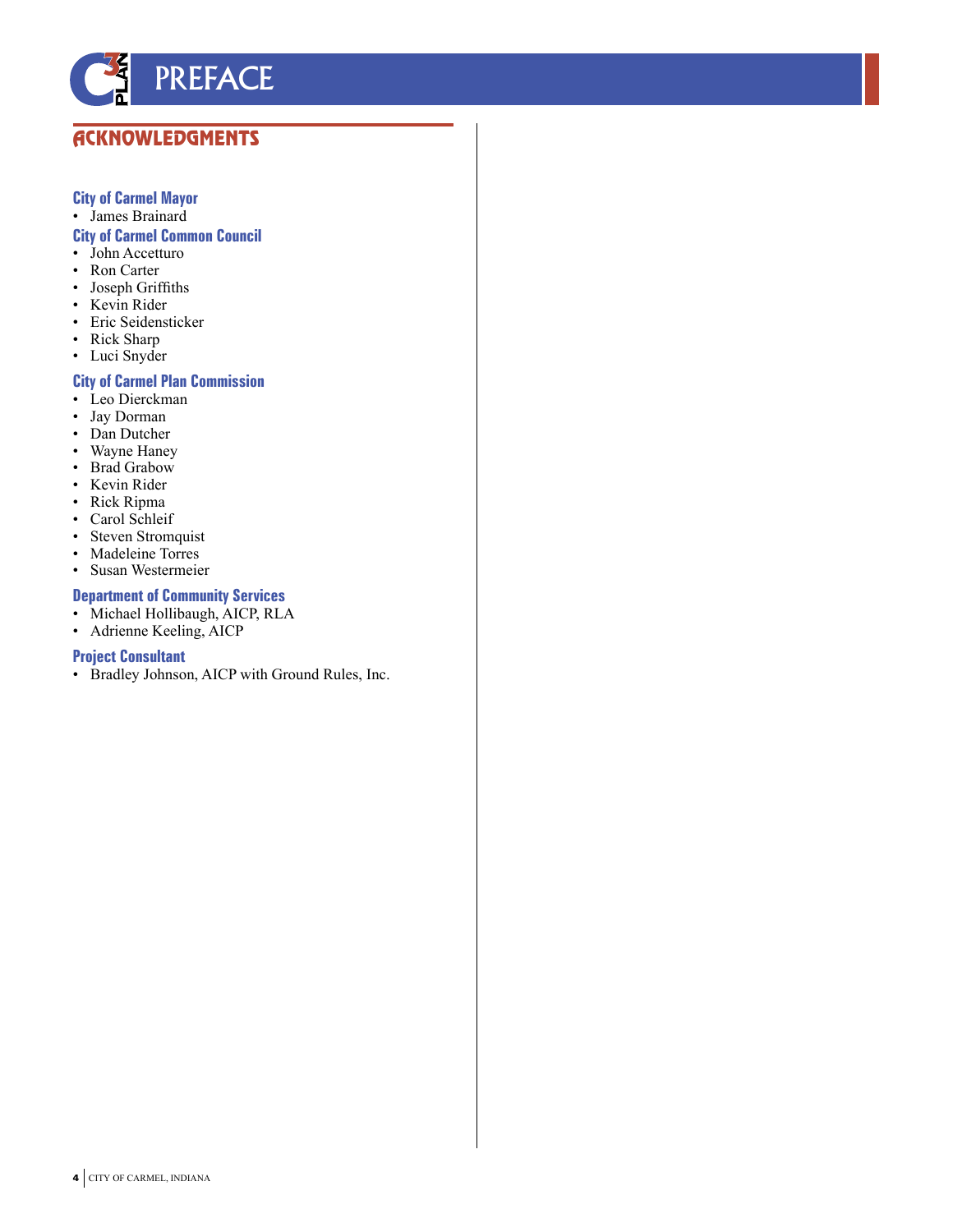

# COMPREHENSIVE PLAN MANDATE

The State of Indiana, through Indiana Statutes, Title 36, Article 7, as amended, empowers communities to plan with the purpose of improving the health, safety, convenience, and welfare of the citizens and to plan for the future development of their communities to the end:

- That highway systems [and street systems] be carefully planned;
- That new communities grow only with adequate public way, utility, health, educational, and recreational facilities;
- That the needs of agriculture, industry, and business be recognized in future growth;
- That residential areas provide healthful surroundings for family life; and
- That the growth of the community is commensurate with and promotive of the efficient and economical use of public funds (IC 36-7-4-201).

Indiana statutes state that communities may establish planning and zoning entities to fulfill this purpose (IC 36- 7-4-201). A Plan Commission is the body responsible for maintaining the Comprehensive Plan, which is required by State law to be developed and maintained (IC 36-7-4-501).

Indiana Code 36-7-4-502 and 503 state the required and permissible contents of the Plan. The required Plan elements are listed below:

- A statement of objectives for the future development of the jurisdiction.
- A statement of policy for the land use development of the jurisdiction.
- A statement of policy for the development of public ways, public places, public lands, public structures, and public utilities.

# FULFILLMENT OF THE MANDATE

Throughout the planning process and within the *Carmel Clay Comprehensive Plan*, all of the State of Indiana minimum requirements have been met or exceeded. Some of the highlights include:

- The *Carmel Clay Comprehensive Plan* reflects analysis of the community, existing land uses, development trends, land use suitability, economic feasibility, and natural land features.
- Public involvement provided guidance for this update. The input exceeded the criteria required by the State by providing several opportunities for people to share their thoughts.
- *Part 2: Comprehensive Plan Essence* in the *Carmel Clay Comprehensive Plan* fulfills the requirement for establishing objectives for future development and a policy for the development of public places, public land, public structures and public utilities.
- *Part 3: Land Classification Plan* in the *Carmel Clay Comprehensive Plan* fulfills the requirement for a land use development policy.
- *Part 4: Transportation Plan* in the *Carmel Clay Comprehensive Plan* fulfills the requirement for developing a public ways policy.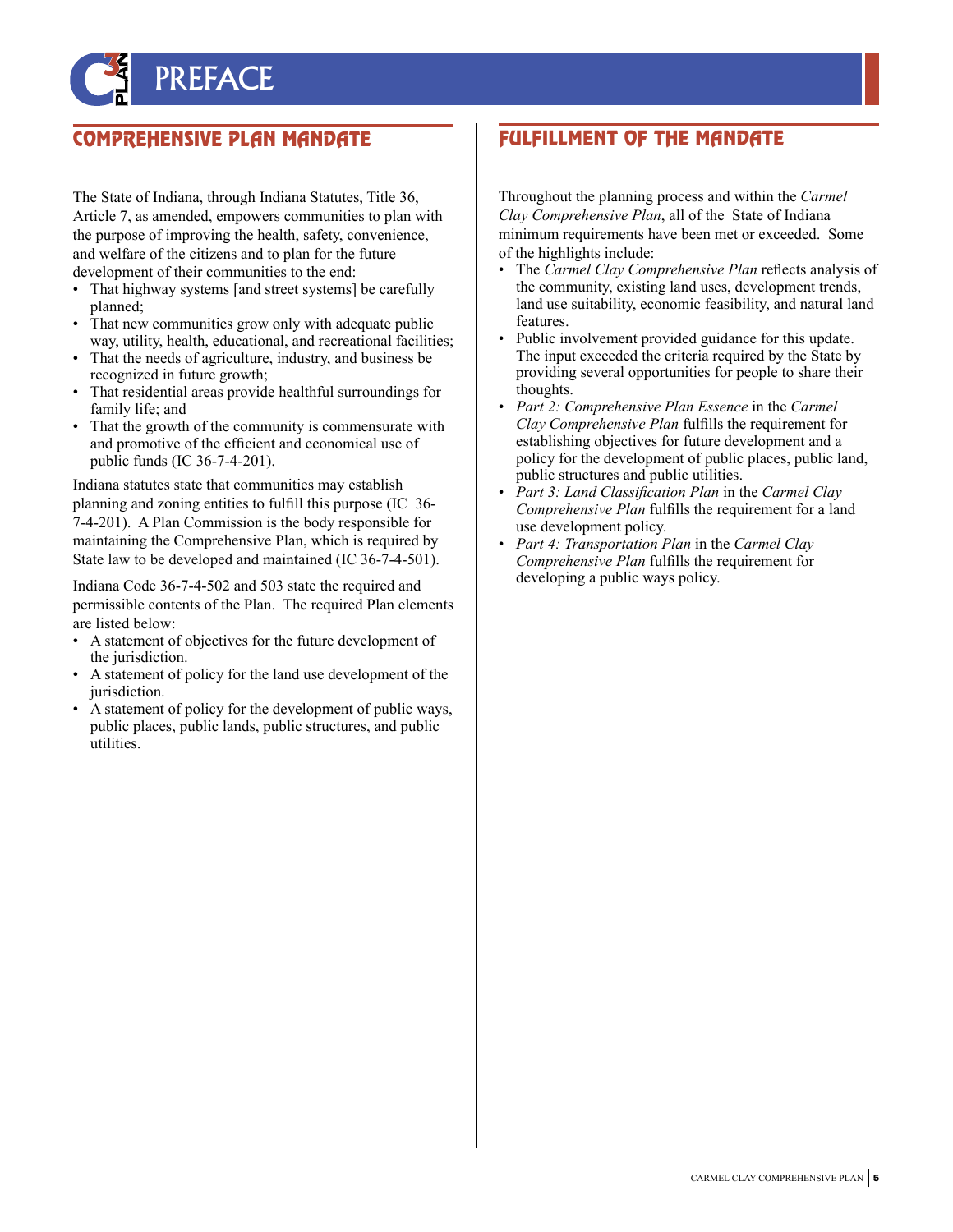

# PLAN OBJECTIVES AND METHODOLOGY

#### **Comprehensive Plan Update Objectives**

The primary objectives for revising Carmel's *2020 Vision Plan* are to:

- Remove outdated and irrelevant information;
- Remove objectives that have been achieved since the previous plan;
- Update information and demographics;
- Incorporate current policies and objectives;
- Consolidate studies and plans that have been prepared since the *2020 Vision Plan* was adopted;
- Distill the existing binder of planning documents into a more succinct and simple document;
- Introduce language to address the trend towards redevelopment;
- Introduce language to address the trend toward sustainability; and
- Freshen the content to more accurately reflect the City's planning vision for its planning jurisdiction.

The revised plan has been given the name *Carmel Clay Comprehensive Plan (C3 Plan)* because it assembles the essence of each of the existing, independent plans and studies relating to comprehensive planning. Specifically, the *C3 Plan* utilizes information and plan elements from the following documents:

- Carmel's *2020 Vision Plan*;
- Development Plan and Strategies, U.S. 31 Corridor;
- 96th Street Corridor Study;
- Old Meridian Task Force Report;
- Integrated Economic Development Plan;
- Amended Redevelopment Plan; and
- Interim Report for INDOT U.S. 31 Improvements.

Because the City is interested in utilizing a form-based regulatory system in the future, this plan also establishes the foundation for such a tool. The *C3 Plan* identifies where form-based regulations, hybrid regulations (balanced traditional and form-based regulation), and traditional regulations are appropriate.

As the City develops, urbanizes, and redevelops, more and more detailed planning is expected to be necessary. This plan establishes a framework for subsequent, more focused planning efforts. Instead of incorporating those plans as addenda, the *C3 Plan* has a part for easily adding the crucial elements of those plans. Additionally, a standard format is established to dictate consistency as the *C3 Plan* evolves.

### **Methodology**

**Initial Public Input:** The process for this update began in October of 2005 with multiple opportunities for public engagement. The planning team held meetings with the following groups:

- Carmel/Clay School Board;
- Neighborhood association presidents;
- Business leaders;
- East Carmel general public;
- Central Carmel general public;
- West Carmel general public (2 meetings);
- High school students; and
- Chamber of Commerce leadership.

**Community Study:** Once the first round of public input was complete, the consulting team focused on intensive study of the built environment and research into existing planning documents. This step included several meetings with Carmel's planning staff and leadership.

**Document Drafting:** Concurrent with studying the community, the planning team began drafting the *Carmel Clay Comprehensive Plan*. Immediately following the first full draft completion, the City scheduled a public open house for the public and interest groups to provide feedback about the plan.

**Plan Commission Review:** Grass Roots Review Committee: Beginning in March of 2008, the Department of Community Service (DOCS) initiated formation of a group of 30 citizens to review and make comment upon the updated draft *C3 Plan*. The Grass Roots Review Committee is a virtual committee, not formally organized, but all involved with the full understanding of their role with other Committee members. Each member provided written feedback to DOCS, which was used to make improvements to the plan prior to resubmission to the Plan Commission.

#### **Implementation**

A great city plan strives for successful implementation of its goal and policies. The Carmel Clay Comprehensive Plan contains general policies intended to guide and influence growth, development, and vitality of the City as it continues to evolve. Achieving the goals in the plan will require effort and support by residents, developers, the business community, the faith community, and government. The *C3 Plan* will be implemented by public and private investment in the City through subsequent specific ordinances, programs, zoning decisions, and actions by the Redevelopment Commission and Common Council.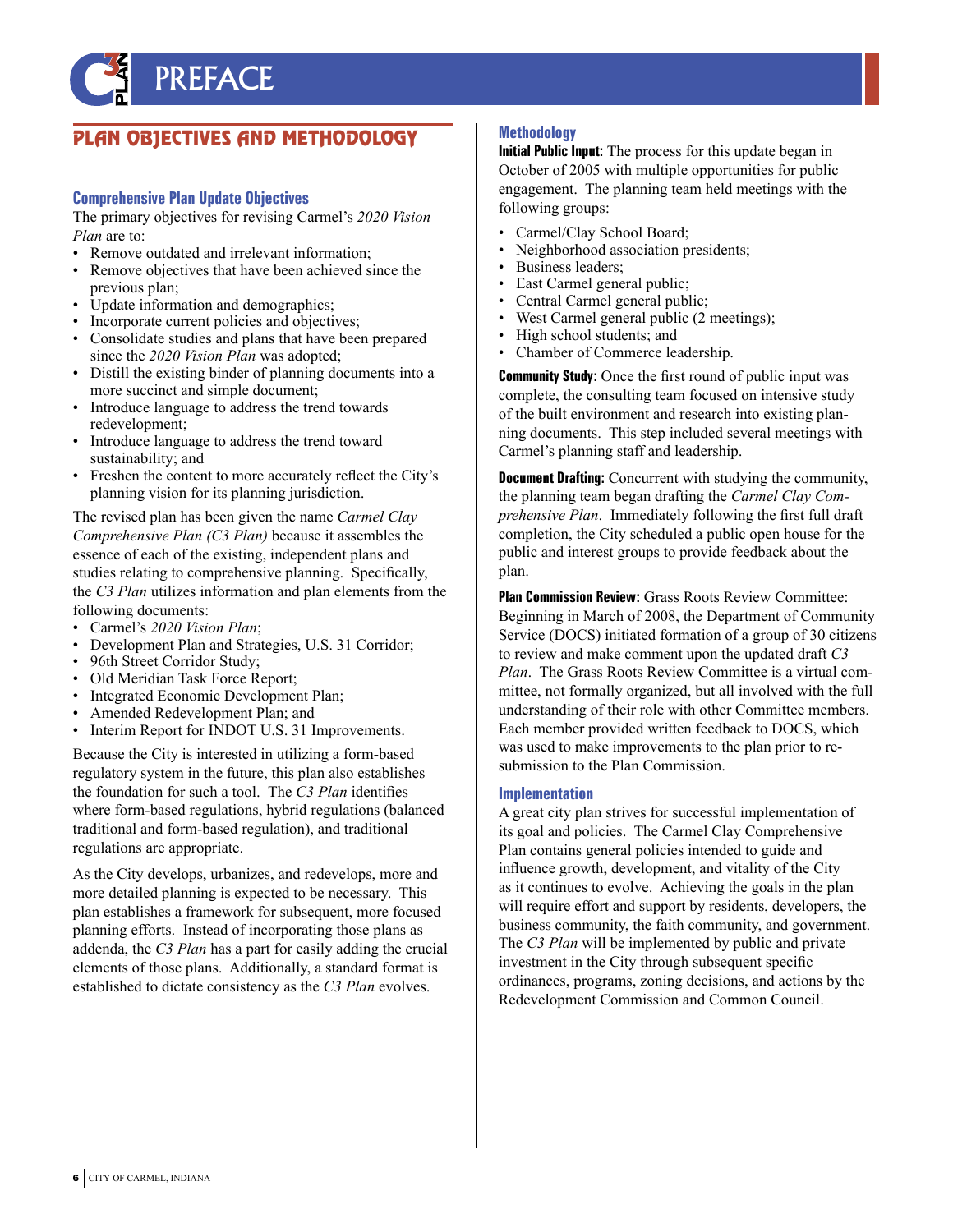

# FOUR CITY DISTRICTS

### **Planning for Four Unique Districts**

Historically, the City of Carmel and Clay Township was a homogeneous area consisting of farms, rural residential, estate homes, small town residential, and small town downtown commercial development. The construction of I-465 (1960's) and S.R. 431/Keystone (1960's), and significant upgrades to U.S. 31 (1970's) in Clay Township all led to an evolution of many types of development in the City and Township.

Today the City has an urbanizing core, an employment corridor, significant redevelopment sites, many styles of residential development and multiple commercial areas. The evolution of the City and township has also resulted in distinguishable planning districts.

To facilitate more effective planning, the City of Carmel recognizes the uniqueness of four districts; East Carmel, North Central Carmel, South Central Carmel and West Carmel (see illustration below). The district boundaries were determined by evaluating development form, physical boundaries, and public input.

Although there are boundaries drawn on the map between planning districts, it is not intended to be a "hard" division. Rather, the reader should view the divisions as generally conceptual, reflective of how the community has evolved over the decades, and to help organize planning policy development and to guide decision-making. Therefore, an area on the edge of one district would be evaluated independently to determine which policies best fit that area.

## **East Carmel Characteristics**

East Carmel is unique compared to the other three districts because it typifies suburbia with curvilinear streets, dominantly single-family homes, and a small number of employment or commercial developments. More specifically, the district contains a large number of neighborhoods with custom-built homes and has very little integrated commercial development. Aside from the commercial corridor along East 96th Street (the south boundary), there are two existing integrated commercial areas within this district: Brookshire Village Shoppes and Hazel Dell Corner. A third is planned within the Legacy Town Center at 146th Street and River Road. There are also three commerce centers along 146th Street just outside of Carmel, Bridgewater Shoppes, Cool Creek Commons, and Noble West.

East Carmel has a variety of recreational amenities including ten parks and an evolving river greenway. It also has three golf courses. The Carmel Dads' Club owns and operates Mark Badger Memorial Sports Park, and maintains a partnership with Carmel Schools to help meet community recreation needs.

The White River aquifer in East Carmel has provided the community with an abundance of high quality water resources; which has been effectively tapped by Carmel's water utility to serve the public need. Much of East Carmel falls within the aquifer and wellhead protection areas, designed to ensure the safety and quality of this public resource. Public and private decision making must give due consideration to this important resource.

The presence of quarry and aggregate mining operations along the White River creates the need to balance the legitimate needs of the nearby residents and the quarry as a supplier of material used for local construction.

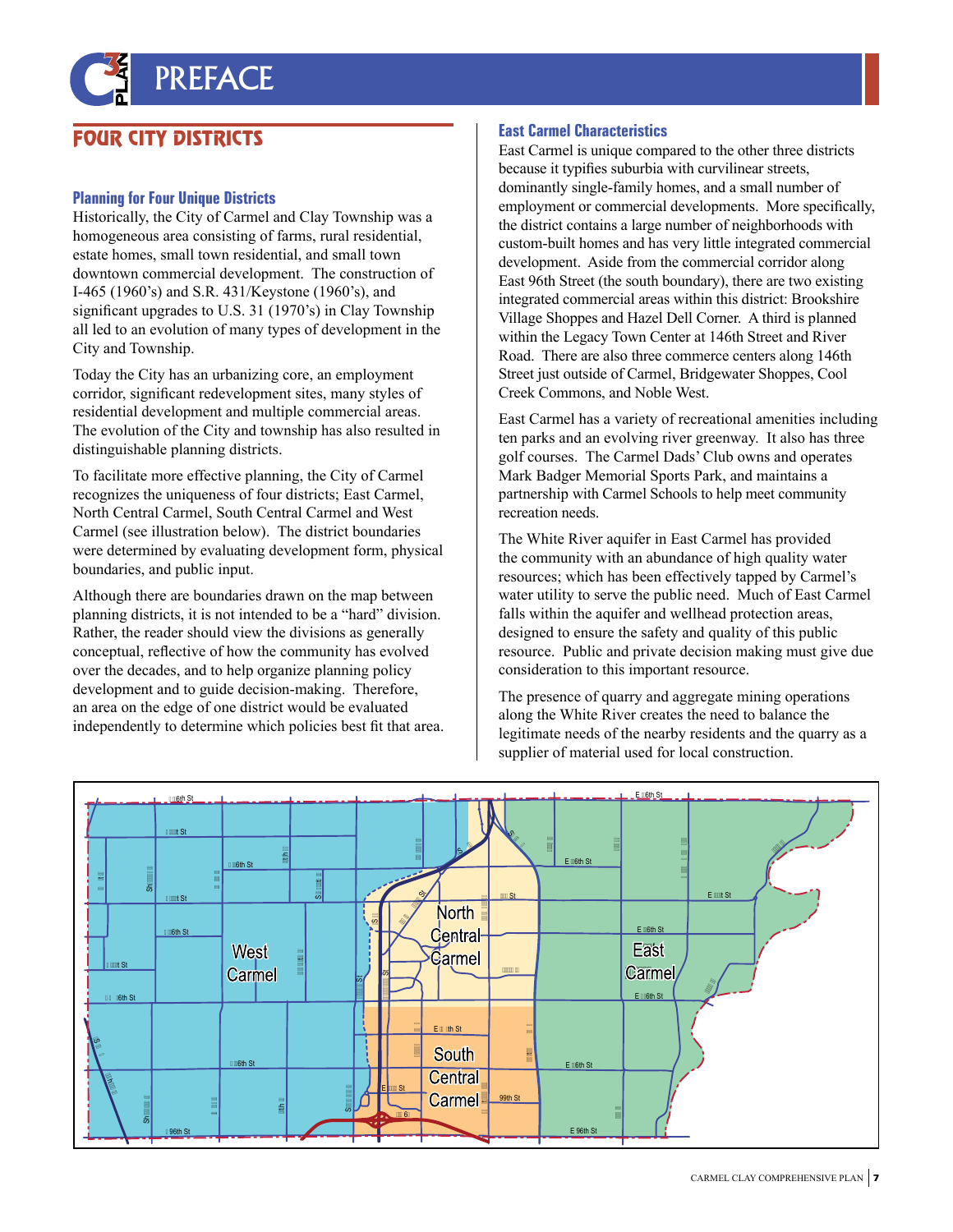

### **North Central Carmel Characteristics**

North Central Carmel is clearly unique in comparison to the other districts, in that it is an urbanizing core. Although there are areas of suburban development, the district has evolved toward a more walkable vibrant downtown environment with significant mixed-use vitality, including Carmel City Center, the Arts and Design District, and the Old Meridian District.

No longer are the tallest structures two stories and suburban in character. Numerous four-story or higher buildings have been built or are in the process of being built in this district. Many new buildings are also being built to the front property line, further evolving the pedestrian character of the area.

North Central Carmel has two parks, the Monon Greenway, and one golf course; which is expected to be redeveloped in the near future (the Gramercy traditional neighborhood development). It is bordered by two dominant street corridors, U.S. 31 and Keystone Parkway, which contribute to and support the growth and vitality of this area.

The North Central Carmel District contains multiple suburban style commercial retail areas including: Merchants' Square, Clay Terrace, Kroger Plaza, and the Center.

The district also includes a wide mix of residential developments including historic residential, suburban residential, estate homes, townhouses, flats, apartments, and condominiums.

The district has significant employment areas, including a high concentration of office and health care development. The U.S. 31 Corridor and the Carmel Science and Technology Park are the main focus of employment-type development, but many other small office buildings are distributed throughout North Central Carmel. Carmel St. Vincent Hospital and Clarian North/Riley Hospital have acted to energize health care as a major industry and employer in the U.S. 31 Corridor.

North Central Carmel is also home to several educational uses. The Carmel High School and Freshman Center campus along with Carmel Elementary and Carmel Clay Public Library are major educational resources along East Main Street. In addition, Clay Township's Community Life and Learning Center, operated by IUPUI and IvyTech, provides higher education opportunities in the former Carmel Clay Public Library Building. The district also contains a Middle School, private secondary school, and regional facility for special needs.

### **South Central Carmel Characteristics**

Much of South Central Carmel's uniqueness from the other districts comes from the significant number of 1950 through 1970's style residential development and the Home Place village. The district also has intermingled areas of large-lot residential, including the homes abutting Woodland Country Club. A limited number of apartments and condominiums also exist.

The north boundary (i.e. 116th Street corridor) and areas surrounding Central Park serve as a transition from the urbanizing North Central Carmel District to quality singlefamily residential areas. Limited bicycle and pedestrian facilities exist in this area to connect people to the amenities in North Central Carmel.

The south and west boundary includes employment areas along the I-465, U.S. 31, and 96th Street corridor. Similarly, bicycle and pedestrian facilities are lacking to convey people to these destinations.

South Central Carmel has several parks including the Monon Center, Central Park, Monon Greenway and Lenape Trace. There are two golf courses, Sunrise Golf Course and Woodland Country Club.

Despite significant park and public amenities in this area, pedestrian mobility is limited, making it difficult for people to connect with the amenities and jobs by means other than the automobile.

South Central Carmel has two strong street corridors, Westfield Boulevard and College Avenue, which provide good north/south connectivity for vehicles. Regional north/south connectivity is also provided with U.S. 31 and Keystone Parkway. Convenient east/west connectivity is limited to 106th Street and 116th Street. While not direct, 96th Street also provides connectivity between U.S. 31 and Keystone Parkway.

The South Central Carmel District has one commercial district, Home Place, and some additional pockets of commercial development along the 96th Street Corridor. Additionally, the Nora 86th Street corridor and Keystone Crossing area provide commercial amenities to South Central Carmel.

A growing restaurant and service area at U.S. 31 and 96th Street offers residents and workers in this area further options for shopping and dining.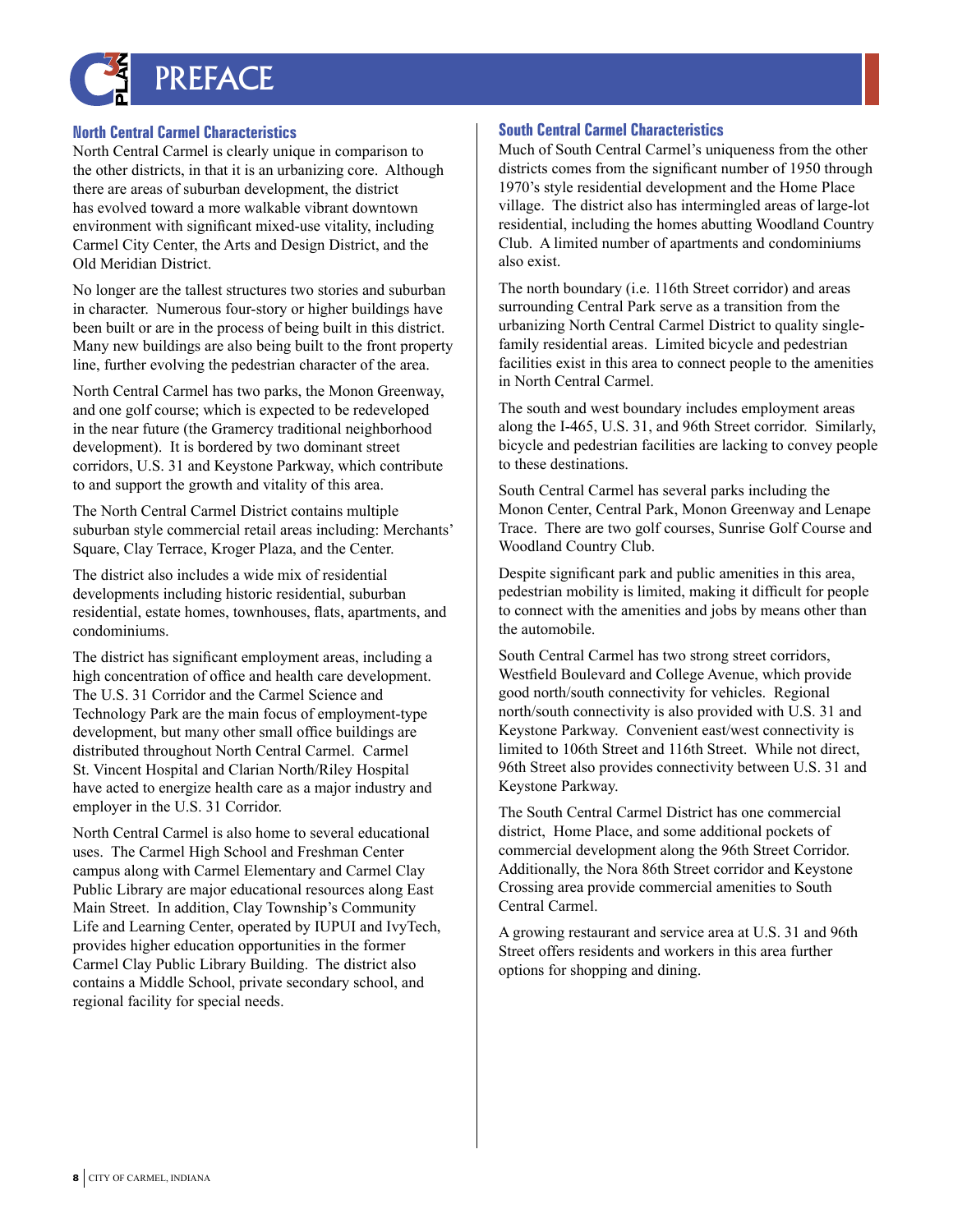

#### **West Carmel Characteristics**

West Carmel remains unique as an area with many rural characteristics even after the development of many suburban residential subdivisions. Historically, West Carmel was dominantly horse farms, estate homes, agricultural land, and open space. The district is still distinguished from the East Carmel District by significantly lower density residential and substantial estate homes which act to maintain open space character.

This area has a strong sense of place established from its origin as a region for estate homes and horse farms. Pride of place and rural living have characterized the values of many of the districts residents; however, as the area continues to develop, there has been more emphasis on quality infrastructure, recreational amenities (e.g. parks and trails) and ball fields (e.g. Dads' Club facilities on 126th and on Shelborne).

Although West Carmel is a larger geographic area than the other districts, it has a lower density per acre. The population in West Carmel is served by two significant public parks and two golf courses. It also is the home to one of the most well known traditional neighborhood developments in the Midwest, the Village of WestClay.

West Carmel contains the most substantial number of undeveloped acres and has the least developed road network. West Carmel continues to rely more heavily on the original county road network partly due to low density development. As this area has been annexed into Carmel, the road system has been upgraded from two-lane county roads to twolane boulevards with multi-use paths and roundabouts at major street intersections. As the infrastructure has been improved, residents have emphasized the need for continued investment in pedestrian facilities, for improved mobility, and for health benefits.

Regional mobility is provided by two north-south highway corridors, U.S. 421 and U.S. 31. 116th Street and 146th Street function as cross-county connectors, linking I-65 to I-69, thus linking Carmel, Zionsville, and Fishers.

The West Carmel District currently has two commercial areas, Michigan Road corridor which serves as a community and regional destination, and the Village of WestClay, which functions as a local serving neighborhood commercial node. Additionally, the Town of Zionsville, 86th Street corridor and new commercial development along 146th Street near U.S. 31 are also recognized for providing commercial amenities to West Carmel residents.